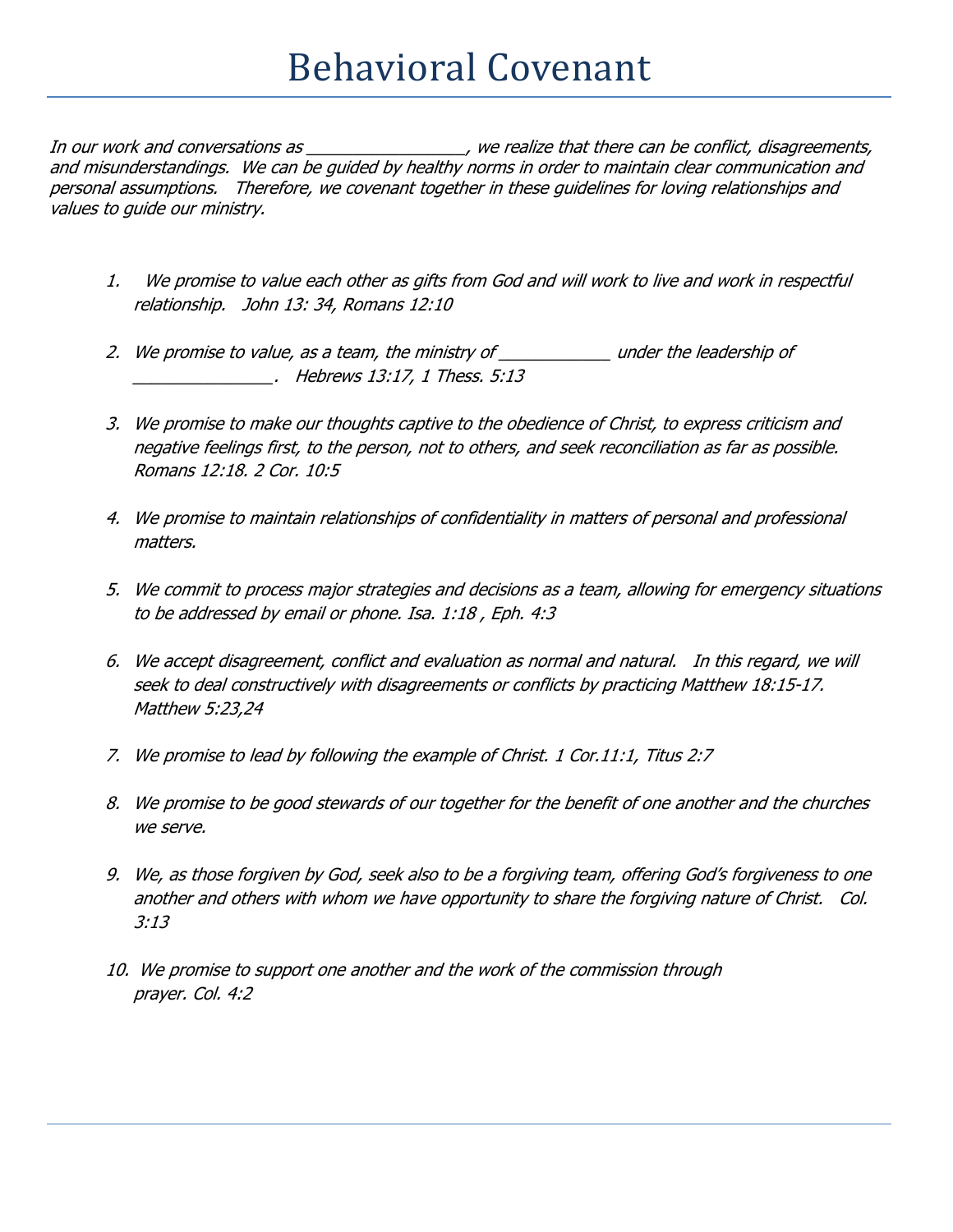# 's Covenant of Grace

### **Gratitude with Humility**

We are grateful for the blessings of church and community with which God has graced us. With contrite hearts, we acknowledge that we have fallen short of the desires of our Lord for our church. We are thankful for God's grace and love as we acknowledge our shortcomings and seek to follow His direction for our church's renewal in love for God.

# **Relationships that are God-Honoring**

In every way, by thought, word, and deed, we seek to build God-honoring relationships with each other. We will build each other up and not tear down. We will respect everyone's participation and contribution as a joyful response in expressing love for God.

### **Always Gentle, Loving, and Open Communication**

Our approach to dealing with difficult issues will be gentle and loving. Whenever any of us has a disagreement with or criticism of another, we will communicate directly with that person, we will speak for ourselves only, and we will do so in the Christ-honoring and compassionate spirit of this covenant. We accept disagreement and conflict as normal and natural.

### **Considerate and Respectful, Graceful, and With Empathy**

We will constantly strive to be respectful of one another's point of view, graceful in our manner of communication, and always acting with empathy and understanding of another's ideas or position. We will listen, with an open mind, to the opinions, ideas, and concerns of others and respond with thoughtfulness and sensitivity. We will focus on issues and not personalities.

## **Everyone Seeking Unity through Sacrifice**

We recognize that we are in a church built on the cornerstone of Jesus Christ and that He is the head as well. We will seek unity by willingly sacrificing our own desires to those of our risen Lord in faithfully building the church He desires for us to be.

*Upon passage, each person in the congregation is authorized to remind each other of our commitment to abide by this covenant whenever we find ourselves in an interaction that does not represent the relational grace to which we have agreed.*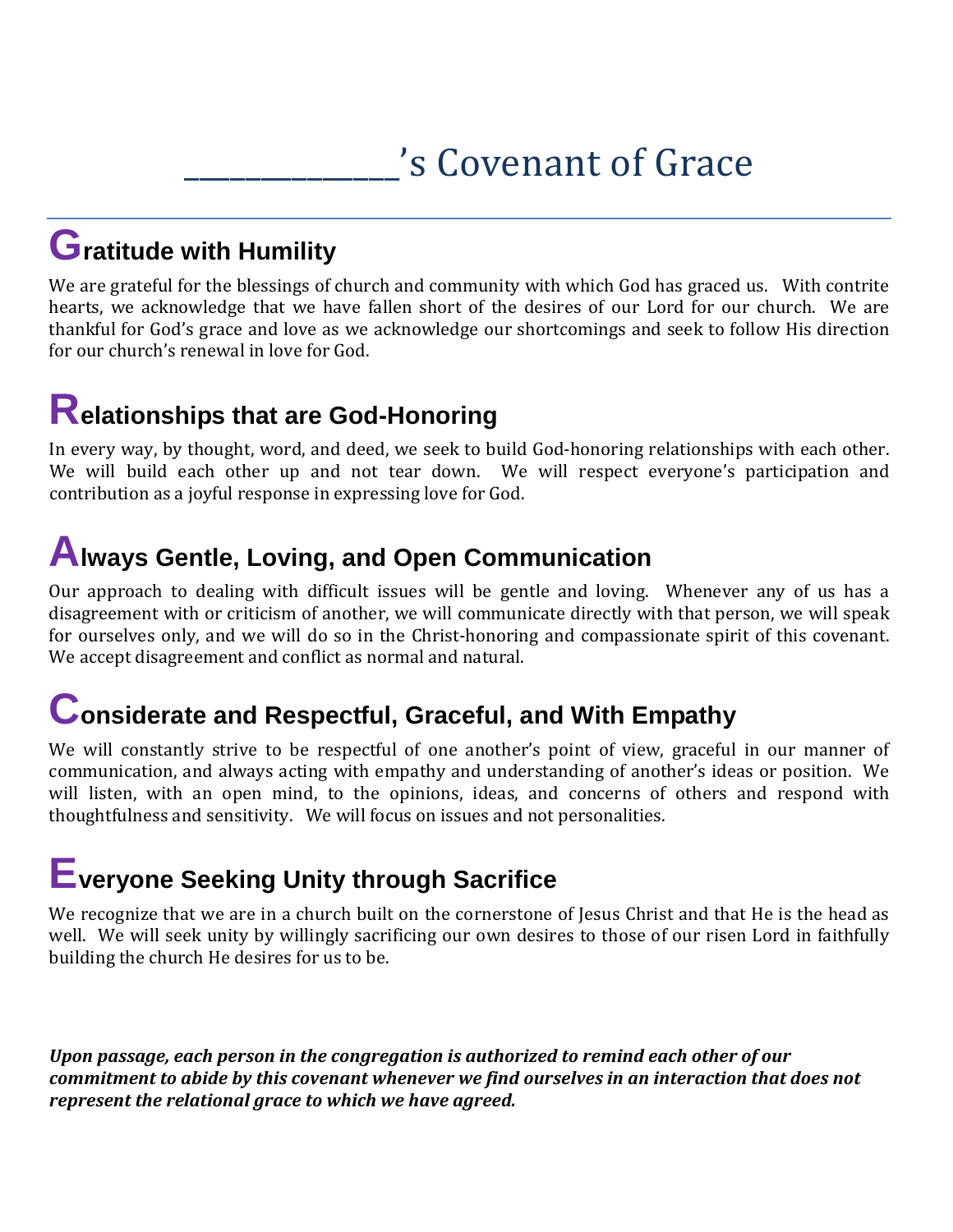# **\_\_\_\_\_\_\_\_\_\_ Covenant Church**



*To make a lasting impact upon the community around us with the gospel message of Jesus Christ!* 

#### Behavioral Covenant:

The Leadership Team and Staff are deeply concerned with, and committed to the unity of purpose for our congregation. Our vision is to make a lasting impact upon the community around us with the Gospel message of Jesus Christ! We seek, therefore, to guide our actions with the words of Colossians 3:12-17 and 1 Thessalonians 5:12-26. In as much we seek to present our plans, dreams and ideas through the Leadership Team to the congregation in an open and forthright presentation seeking the advice and consent of our congregation.

As the people of \_\_\_\_\_\_\_\_\_\_\_\_\_\_\_\_ Covenant Church, we covenant together to...

- Build each other up and not tear down. I Thessalonians 5:11
- Respect and honor the leadership of the church; the Church Staff, Leadership Team as well as other lay leaders. I Thessalonians 5:12
- Seek to communicate clearly, completely and directly. Ephesians 4:14-16
- Offer our opinions with clarity and humility. Colossians 3:12-14
- Make positive investments in each others lives. Colossians 3:15-16
- Seek to discover what is best for our church as a whole, not what may be best for us or for some small group in the church. Philippians 2:3-6
- Accept disagreement, conflict and evaluation as normal and natural. Philippians 4:2-3
- Walk hand in hand even though we may not always see eye to eye. Colossians 3:14-15
- Believe the best of each other and give each other the benefit of the doubt. Phil 4:8-10
- Seek to be, as a body, in prayer and submission to the Holy Spirit. I Thess 5:16-19
- Commit to being inconvenienced for the sake of the Gospel. Philippians 2:5-11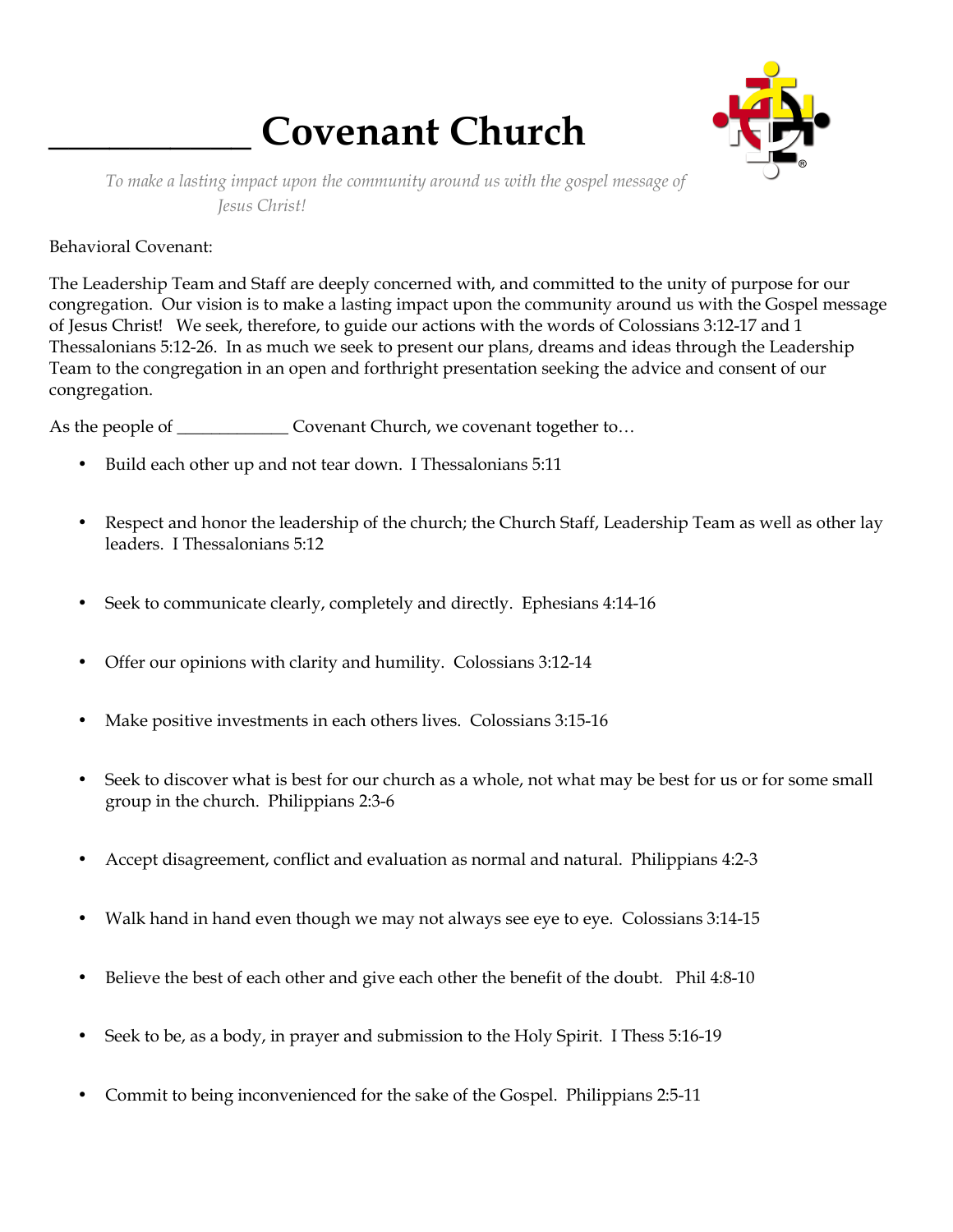### Behavioral Covenant for the Pastoral and Office Staff At \_\_\_\_\_\_\_\_\_\_\_\_\_\_ Covenant Church

Behavioral Covenants—Holy Manners for a Faith Community: A behavioral covenant is a written document developed by leaders, agreed to and owned by its creators and practiced on a daily basis as a spiritual discipline. The Covenant answers the question, "How will we behave (how will we live together?) when we don't understand each other and when we don't agree?"

– Gil Rendle, Behavioral Covenants in Congregations

Guidelines for Loving Relationships and Values to Guide Our Interaction (These guidelines should be bathed in a spirit of prayer.)

Colossians 3:12-17, 1 Thessalonians 5:12-26

At  $Covenant Church...$ 

 $\Box$  We seek to build each other up and not tear down.

- $\Box$  We respect and honor the office of all pastors, staff members and other lay leaders.
- $\Box$  We seek to communicate clearly and completely.
- $\Box$  We offer our opinions with charity and humility.
- $\Box$  We make positive investments in each other's lives.
- $\Box$  We seek to discover what is best for our church as a whole, not what may be best for us or for some small group in the church.
- $\Box$  We accept disagreement, conflict and evaluation as normal and natural. In this regard we will seek to deal constructively with disagreements or conflicts by utilizing one or all of the following (Matthew 18:15-17):
	- 1. Going directly to the person with whom there is a disagreement or conflict.
	- 2. Having an agreed upon third party meet with the conflicted persons.
	- 3. Agree to meet with an assigned committee to work out the disagreement or conflict.

I have read and understand this behavioral covenant and commit myself to put this into practice in all my relationships with Pastoral and Office Staff at \_\_\_\_\_\_\_\_\_\_\_\_\_\_\_\_\_\_ Covenant Church.

Signature

Date \_\_\_\_\_\_\_\_\_\_\_\_\_\_\_\_\_\_\_\_\_\_\_\_\_\_\_\_\_\_\_\_\_\_\_\_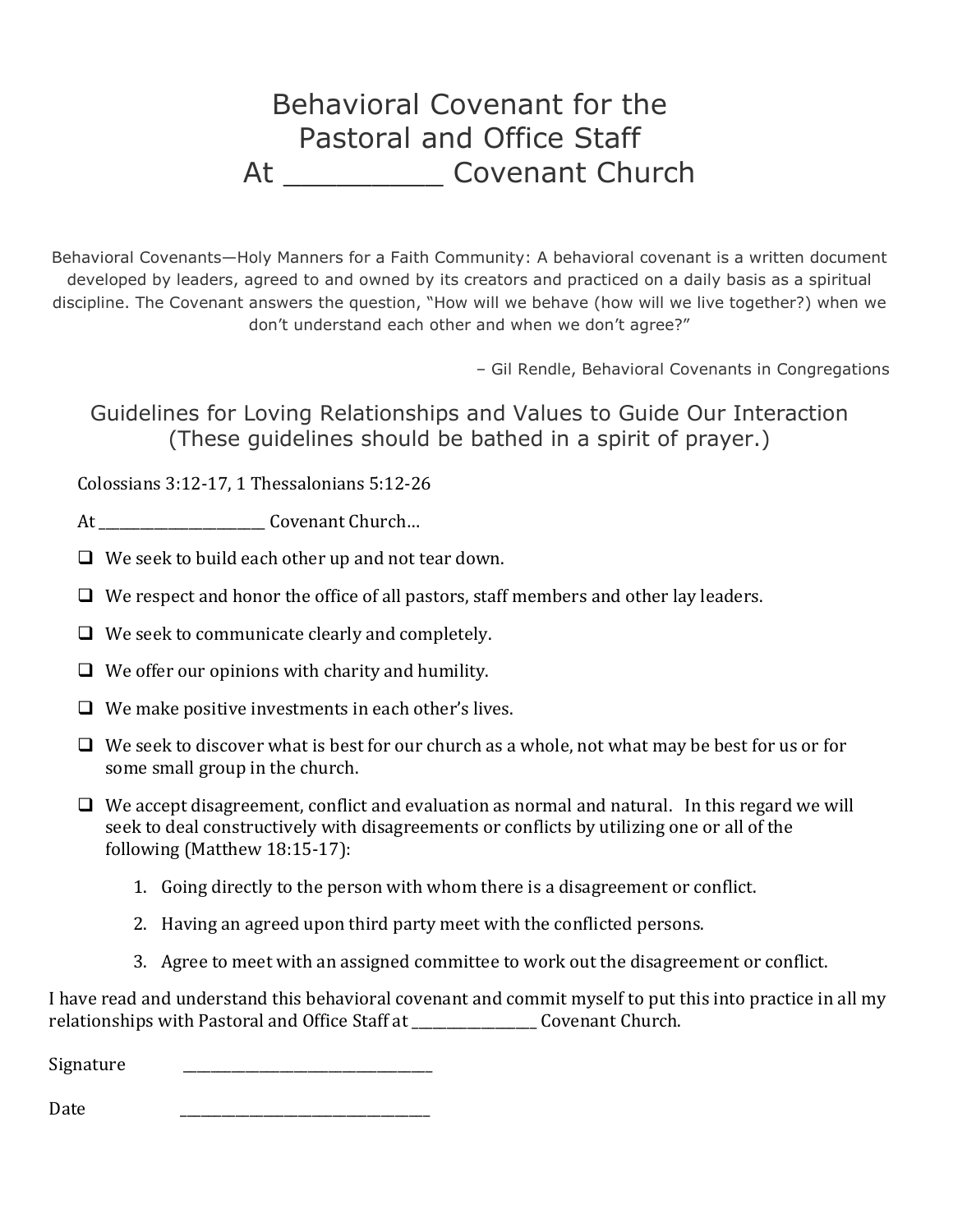#### **A COVENANT FOR OUR LIFE TOGETHER\***

#### **\_\_\_\_\_\_\_\_\_\_\_\_\_\_\_\_\_\_\_\_ COVENANT CHURCH**

As people reconciled to God by the death and resurrection of Jesus Christ, we believe that we are called to live together, treat one another, and respond to conflict in ways that are remarkably different from the ways the world does the same. In all dealings with one another, our goal is to glorify God, allowing Scripture, especially Colossians 3:12-17 and I Thessalonians 5:12-26, to guide our thoughts, attitudes, and actions. To this end, at \_\_\_\_\_\_\_\_\_\_\_\_\_\_ Covenant Church, we commit to a life together in which…

#### **OUR POSTURE TOWARD ONE ANOTHER**

*Phil. 2:3-4, Col. 3:12-17, James 1:2-4,19, 1 Cor. 10:31-11:1, Luke 6:27-36, Gal. 5:19-26, Rom. 8:28-29, 1 Peter 3:10-17, John 13:34-35* 

1. We maintain a posture of openness and humility toward one another, giving one another the benefit of the doubt, always seeking to build each other up and not tear down. To this end:

-We make positive investments in one another's lives.

-We seek to communicate clearly and completely, listening charitably and sharing honestly, without assumption and gossip.

2. We honor and support the office of pastor and other lay leaders, always seeking to discover what is best for our church as a whole, not what may be best for any one individual or small group in the church.

#### **HOW WE HANDLE CONFLICT**

*Matt. 5:9, Matt. 6:12, Matt. 18:15-20, Matt. 25:14-21, Gal. 6:1, Col. 3:13, Eph. 4:1-6, 31-32, Rom. 12:18, 1 Peter 2:19, 1 Peter 4:19* 

3. We accept conflict as normal and natural part of life in community. We understand conflict as an opportunity to grow in Christ and in healthy authentic relationships with one another. As a Christian Community we do no fear or ignore conflict, but with the help and guidance of the Holy Spirit, we work through conflict toward resolution.

4. We are self-reflective, confessing our sin to those we wrong. We will actively and graciously pursue genuine peace and authentic reconciliation, carefully using mediators when appropriate. We will seek just and mutually beneficial solutions to our differences.

With God's grace, we will apply these principles as a matter of stewardship, realizing that conflict is an opportunity, not an accident. We will pray that our life together, the way in which we treat one another and handle conflict, will bring praise to our Lord and lead others to know God's infinite love.

\*Adapted from "The Peacemaker's Pledge," produced by Peacemaker Ministries.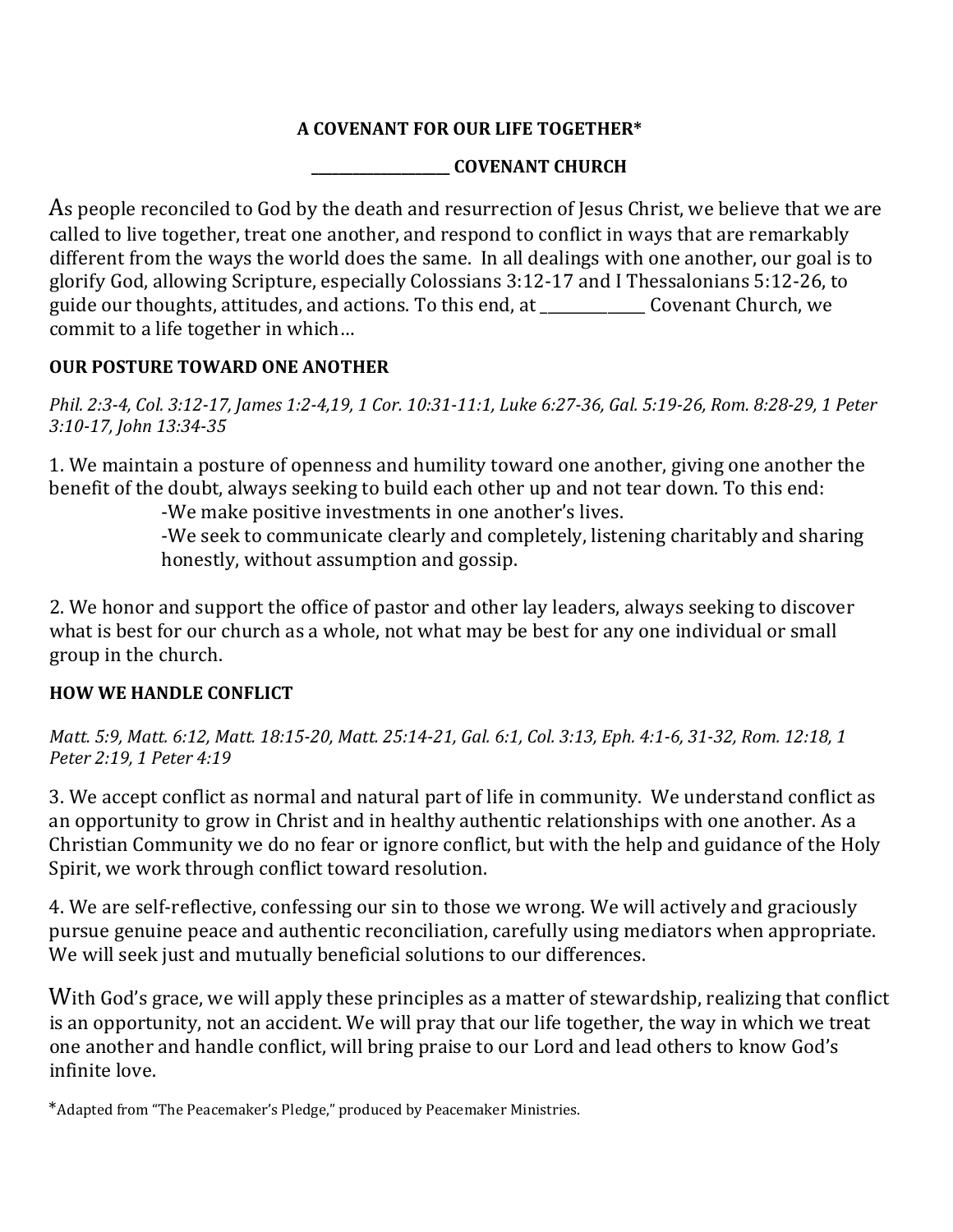#### **\_\_\_\_\_\_\_\_\_\_\_\_\_\_ Covenant Church**

#### **"Holy Manners"**

*Embracing the concept that we have been born again into the kingdom of God in Christ, and that the Holy Spirit is transforming us to be like Christ…* 

*Recognizing that the church is not our idea but God's idea, and that His Spirit wants to guide us,* 

*We commit to the following ways of working together:* 

Because this is the Lord's work, we will be determined to pray, so that we are in step with Him. (Acts 2:42)

We will speak the truth – in love – to one another. (Eph. 4:15)

We will each take responsibility for peace and unity, while also recognizing it is not our responsibility alone. (Rom 12:18; Eph 4:3)

We will go the extra mile to get through conflict to find understanding on the other side. (Eph 4:2; 1 Cor. 13: 5-7)

We will discipline ourselves to listen to one another actively, and to choose listening above getting angry. (James 1:19)

When we don't understand, we will ask for help to understand.

We can agree to disagree without rancor, recognizing that no one has a corner on truth and that there is always more we can learn. (Rom 12:3; Sixth Covenant Affirmation)

We will refuse to create factions within the congregation. (Eph.4:3; 1 Cor. 1:10)

Mindful of the plank in our own eye, we will not too quickly point out the splinters in others' (Matt 7:4).

Forgiveness is a mark of Christ among us; as forgiven people, we will choose to forgive one another. (Eph 4:32)

God gives us leaders as a gift; we will pray for them and extend to them honor and trust. (Heb. 13:7, 17-18)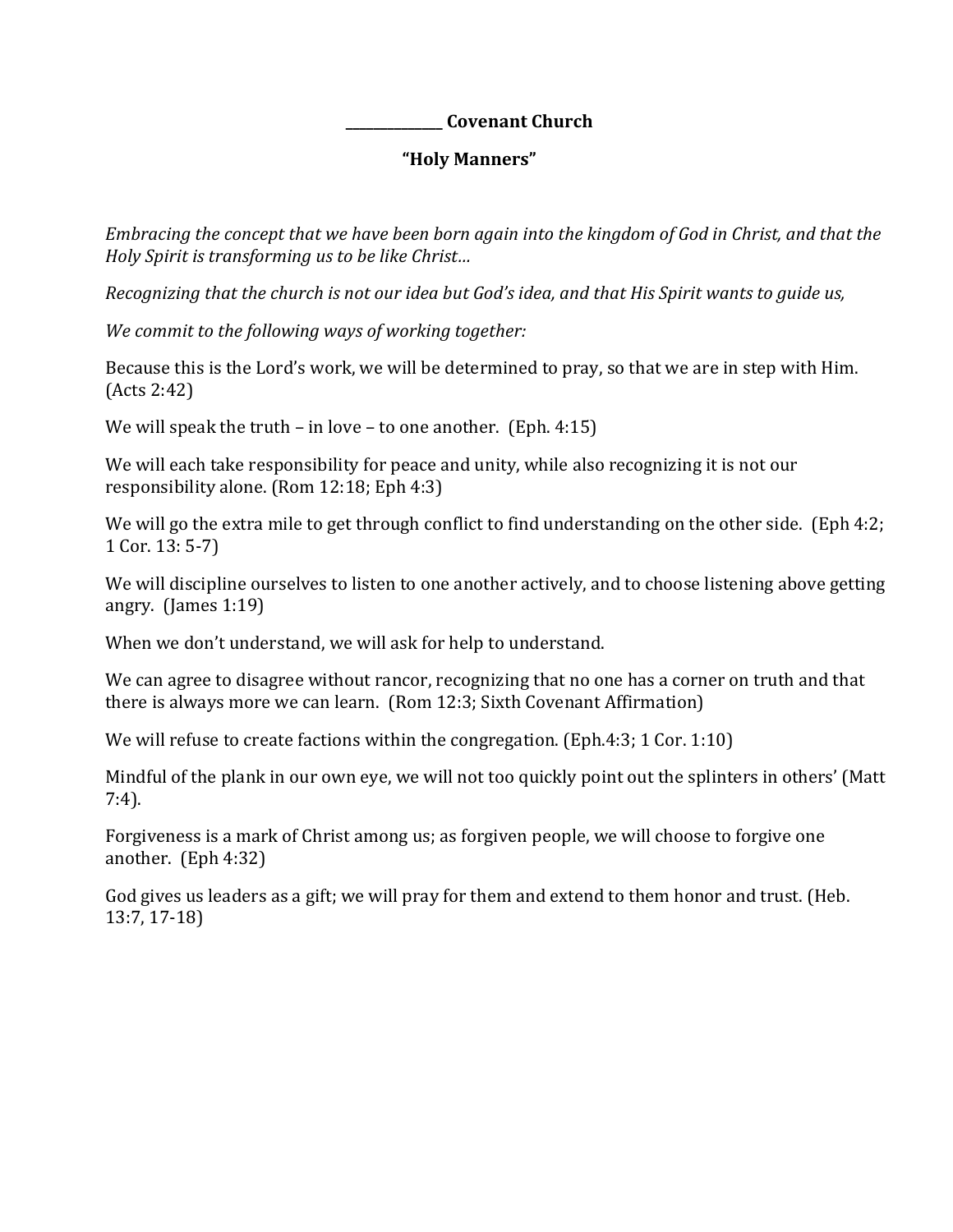Covenant Church

### Behavioral Covenant

(Drafted by the VERITAS Implementation Team and recommended by the Executive Board)

- Q: How will we behave and live together, especially when we don't understand or agree with each other?
- A: The people of \_\_\_\_\_\_\_\_\_\_\_\_\_ Covenant Church will:
- 1. Honor and affirm each other as people created in God's image
- 2. Communicate with each other by listening and speaking openly, honestly, and respectfully;
- 3. Seek and extend grace and forgiveness in relationship with each other;
- 4. Love, care, and pray for each other.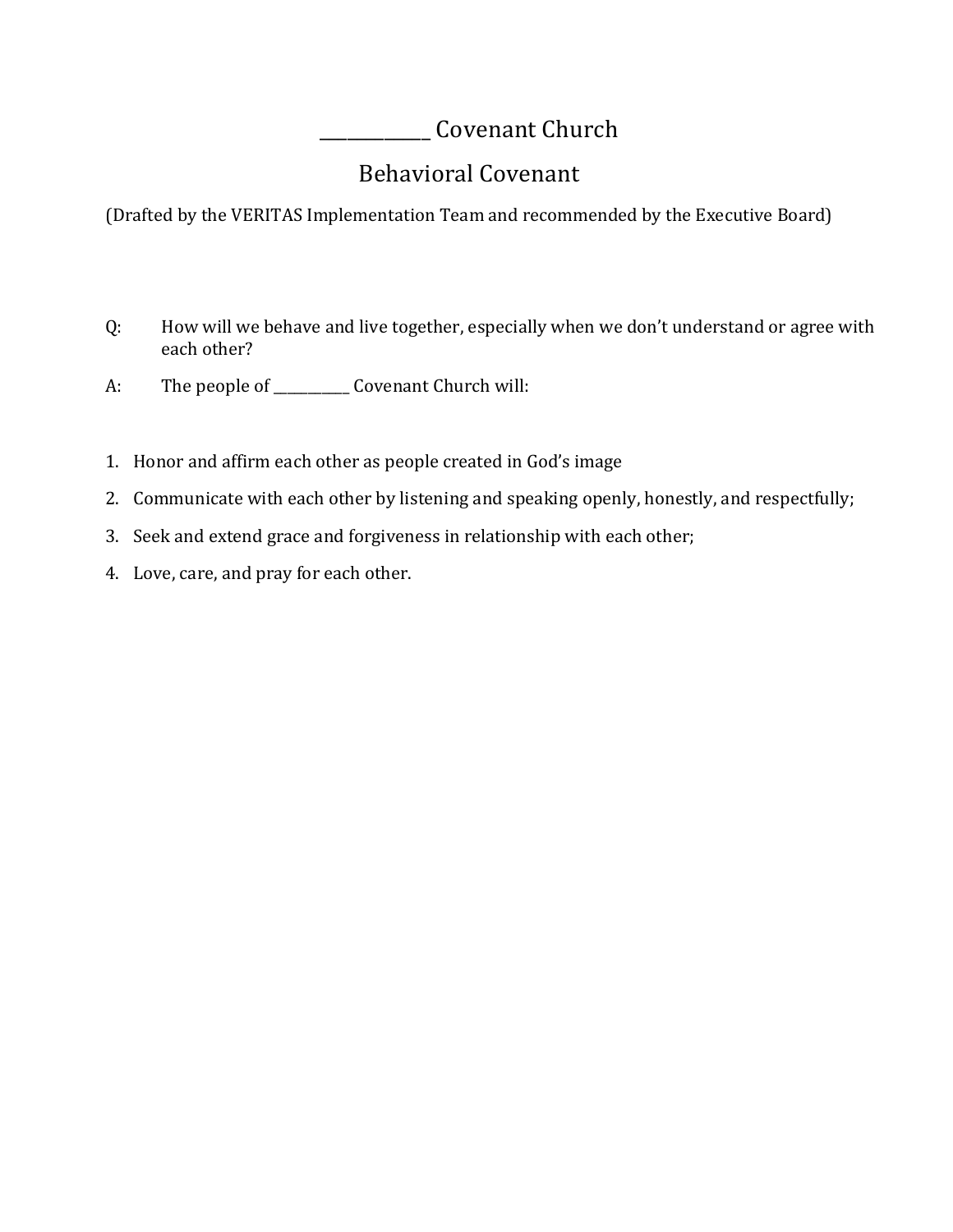#### **Scripture References**

**I Thessalonians 5:12-26** Now we ask you, brothers, to respect those who work hard among you, who are over you in the Lord and who admonish you. Hold them in the highest regard in love because of their work. Live in peace with each other. And we urge you, brothers, warn those who are idle, encourage the timid, help the weak, be patient with everyone. Make sure that nobody pays back wrong for wrong, but always try to be kind to each other and to everyone else. Be joyful always; pray continually; give thanks in all circumstances, for this is God's will for you in Christ Jesus. Do not put out the Spirit's fire; do not treat prophecies with contempt. Test everything. Hold on to the good. Avoid every kind of evil. May God himself, the God of peace, sanctify you through and through. May your whole spirit, soul and body be kept blameless at the coming of our Lord Jesus Christ. The one who calls you is faithful and he will do it.

Brothers, pray for us. Greet all the brothers with a holy kiss.

**Philippians 2:3-4** Do nothing out of selfish ambition or vain conceit, but in humility consider others better than yourselves. Each of you should look not only to your own interests, but also to the interests of others.

**Colossians 3:12-17** Therefore, as God's chosen people, holy and dearly loved, clothe yourselves with compassion, kindness, humility, gentleness and patience. Bear with each other and forgive whatever grievances you have against one another. Forgive as the Lord forgave you. And over all these virtues put on love, which binds them all together in perfect unity. Let the peace of Christ rule in your hearts, since as members of one body you were called to peace. And be thankful. Let the word of Christ dwell in you richly as you teach and admonish one another with all wisdom, and as you sing psalms, hymns and spiritual songs with gratitude in your hearts to God. And whatever you do, whether in word or deed, do it all in the name of the Lord Jesus, giving thanks to God the Father through him.

**James 1:2-4, 19** Consider it pure joy, my brothers, whenever you face trials of many kinds, because you know that the testing of your faith develops perseverance. Perseverance must finish its work so that you may be mature and complete, not lacking anything…My dear brothers, take note of this: Everyone should be quick to listen, slow to speak and slow to become angry.

**1 Corinthians 10:31-11:1** So whether you eat or drink or whatever you do, do it all for the glory of God. Do not cause anyone to stumble, whether Jews, Greeks or the church of God— even as I try to please everybody in every way. For I am not seeking my own good but the good of many, so that they may be saved…Follow my example, as I follow the example of Christ.

**Luke 6:27-36** But I tell you who hear me: Love your enemies, do good to those who hate you, bless those who curse you, pray for those who mistreat you. If someone strikes you on one cheek, turn to him the other also. If someone takes your cloak, do not stop him from taking your tunic. Give to everyone who asks you, and if anyone takes what belongs to you, do not demand it back. Do to others as you would have them do to you. If you love those who love you, what credit is that to you? Even 'sinners' love those who love them. And if you do good to those who are good to you, what credit is that to you? Even 'sinners' do that. And if you lend to those from whom you expect repayment, what credit is that to you? Even 'sinners' lend to 'sinners,' expecting to be repaid in full. But love your enemies, do good to them, and lend to them without expecting to get anything back.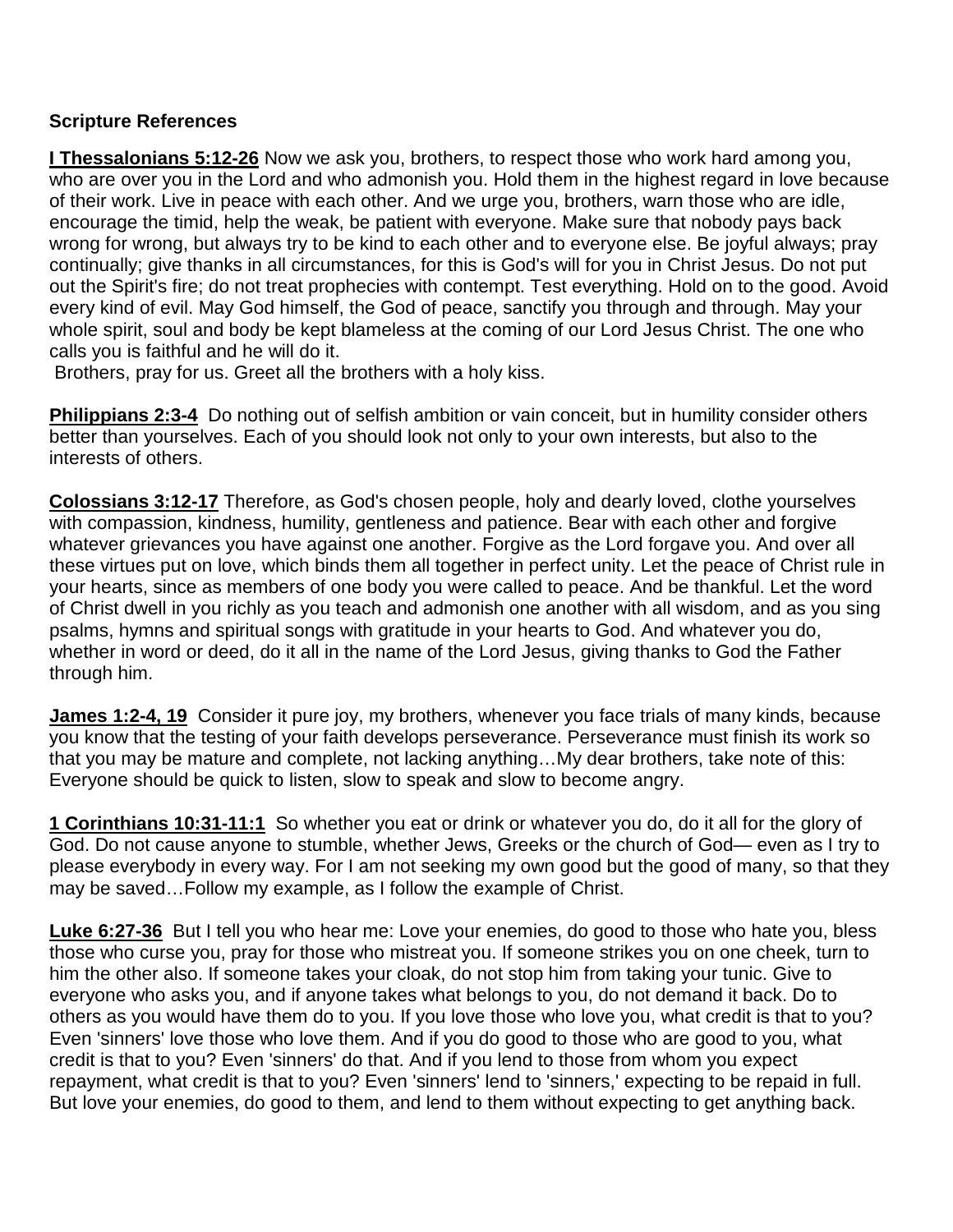Then your reward will be great, and you will be sons of the Most High, because he is kind to the ungrateful and wicked. Be merciful, just as your Father is merciful.

**Galatians 5:19-26** The acts of the sinful nature are obvious: sexual immorality, impurity and debauchery; idolatry and witchcraft; hatred, discord, jealousy, fits of rage, selfish ambition, dissensions, factions and envy; drunkenness, orgies, and the like. I warn you, as I did before, that those who live like this will not inherit the kingdom of God. But the fruit of the Spirit is love, joy, peace, patience, kindness, goodness, faithfulness, gentleness and self-control. Against such things there is no law. Those who belong to Christ Jesus have crucified the sinful nature with its passions and desires. Since we live by the Spirit, let us keep in step with the Spirit. Let us not become conceited, provoking and envying each other.

**Romans 8:28-29** And we know that in all things God works for the good of those who love him who have been called according to his purpose. For those God foreknew he also predestined to be conformed to the likeness of his Son, that he might be the firstborn among many brothers.

**1 Peter 3:10-17** For, whoever would love life and see good days must keep his tongue from evil and his lips from deceitful speech. He must turn from evil and do good; he must seek peace and pursue it. For the eyes of the Lord are on the righteous and his ears are attentive to their prayer, but the face of the Lord is against those who do evil." Who is going to harm you if you are eager to do good? But even if you should suffer for what is right, you are blessed. "Do not fear what they fear; do not be frightened." But in your hearts set apart Christ as Lord. Always be prepared to give an answer to everyone who asks you to give the reason for the hope that you have. But do this with gentleness and respect, keeping a clear conscience, so that those who speak maliciously against your good behavior in Christ may be ashamed of their slander. It is better, if it is God's will, to suffer for doing good than for doing evil.

**John 13:34-35** A new command I give you: Love one another. As I have loved you, so you must love one another. By this all men will know that you are my disciples, if you love one another."

**Matthew 5:9** Blessed are the peacemakers, for they will be called sons of God.

**Matthew 5:23-24** Therefore, if you are offering your gift at the altar and there remember that your brother has something against you, leave your gift there in front of the altar. First go and be reconciled to your brother; then come and offer your gift.

**Matthew 6:12** Forgive us our debts, as we also have forgiven our debtors.

**Matthew 25:14-21** Again, it will be like a man going on a journey, who called his servants and entrusted his property to them. To one he gave five talents of money, to another two talents, and to another one talent, each according to his ability. Then he went on his journey. The man who had received the five talents went at once and put his money to work and gained five more. So also, the one with the two talents gained two more. But the man who had received the one talent went off, dug a hole in the ground and hid his master's money. After a long time the master of those servants returned and settled accounts with them. The man who had received the five talents brought the other five. 'Master,' he said, 'you entrusted me with five talents. See, I have gained five more.' His master replied, 'Well done, good and faithful servant! You have been faithful with a few things; I will put you in charge of many things. Come and share your master's happiness!'

**Galatians 6:1** Brothers, if someone is caught in a sin, you who are spiritual should restore him gently. But watch yourself, or you also may be tempted.